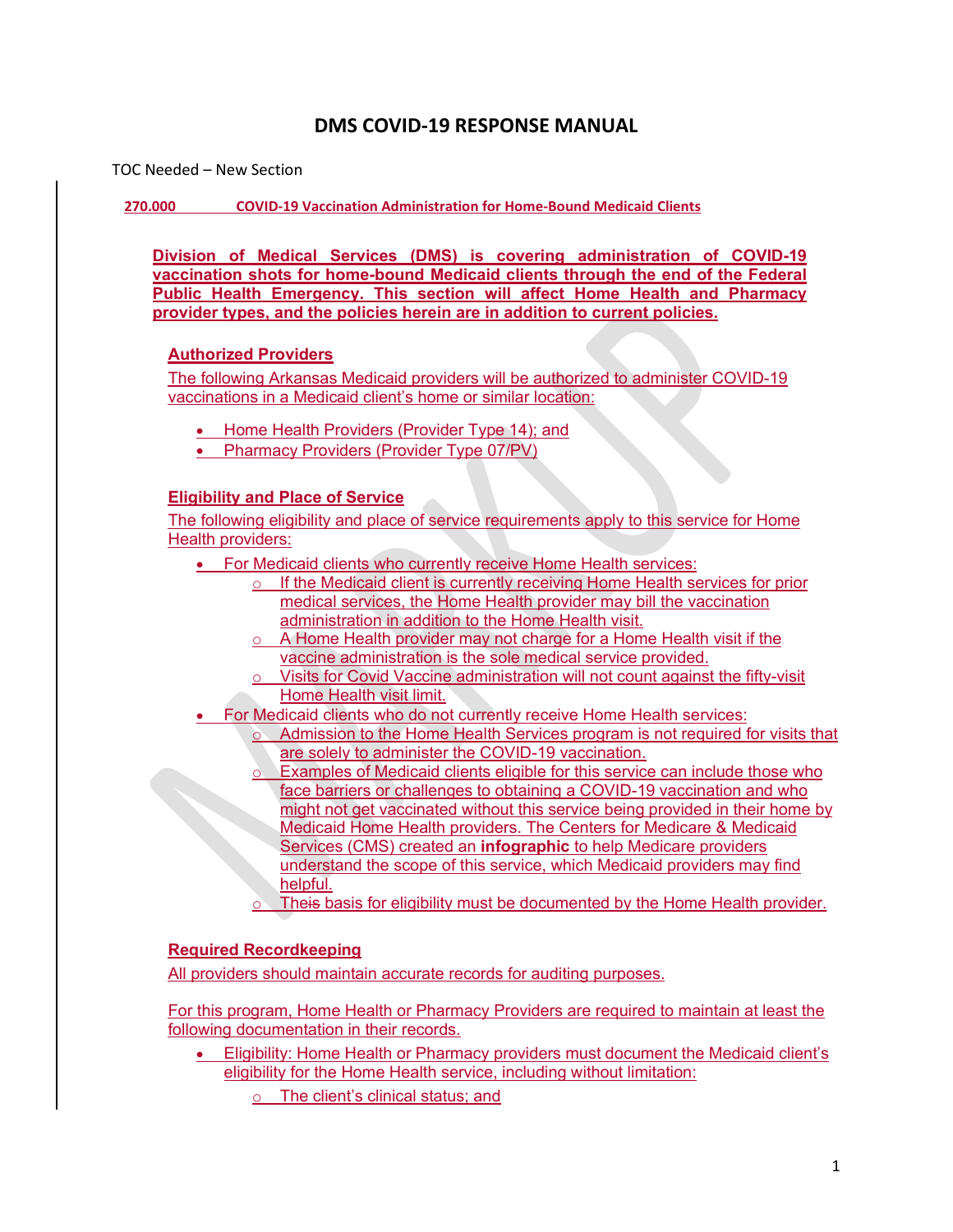- o The barriers faced by the client to get the vaccine outside the home.
- Clinical Information: Home Health or Pharmacy providers must:
- $\circ$  Have and maintain a record of the physician order, vaccine administration, The barriers faced by the client to get the vaccine outside the home.<br>
Information: Home Health or Pharmacy providers must:<br>
Have and maintain a record of the physician order, vaccine administration,<br>
and how the vaccine w
	- o Communicate vaccinations to the appropriate entity that will record vaccinations in the vaccine registry.

# Billing Guidelines and Payment of Claims

- Single Medicaid Clientics (The vaccine medical of the vaccine outside the home.<br>
Clincial Information: Home Health or Pharmacy providers must:<br>  $\frac{0}{\sqrt{1-\rho}}$  Have and maintain a record of the physician order, vaccine adm location) vaccine administration is limited to one (1) time per home or location per date of service (DOS). The timeframes between vaccination shots must be adhered to. The contract of the contract of the contract of the contract of the contract of the contract of the contract of the contract of the contract of the contract of the contract of the contract of the contract of the contra
- Multiple Medicaid Clients: If the vaccination is being administered in a group-living location where fewer than ten (10) Medicaid clients reside, up to five (5) vaccine administration claims are allowed in that home or communal space location per DOS.
- Home Health and Pharmacy providers may file eligible claims for the vaccination doses included in this Official Notice for three-hundred and sixty-five (365) days from the DOS.

## Covered Vaccinations, Procedure Codes, and Rates

The section applies to the first, second, and third doses of the Pfizer and Moderna vaccines and the single-shot Johnson & Johnson vaccine and booster(s).

The reimbursement rate for vaccine administration fee is based on the DOS that the COVID-19 vaccine medicine is provided.

The effective date for **home administration** of COVID-19 vaccinations (all shots) and the procedure code that must be used is:

| <b>Procedure</b><br><b>Code</b> | <b>Description</b>                                            | <b>Effective Date</b> | <b>Rate</b> |
|---------------------------------|---------------------------------------------------------------|-----------------------|-------------|
| M0201                           | Covid-19 vaccine<br>administration inside a patient's<br>home | November 11,<br>2021  | \$35.50     |

This procedure code must be reported in addition to the correct procedure code for the product and dose-specific Covid Vaccine medication administration procedure code.

## Guidance for Home Health Vaccine Administration

The Centers for Disease Control and Prevention (CDC) and CMS issued guidelines to assist Home Health providers in administering in-home COVID-19 vaccinations:

- Vaccinating Homebound Persons with COVID-19 Vaccine | CDC
- COVID-19 Vaccine FAQs for Healthcare Professionals | CDC
- Medicare COVID-19 Vaccine Shot Payment | CMS
- **Official Notice for this allowed Service**